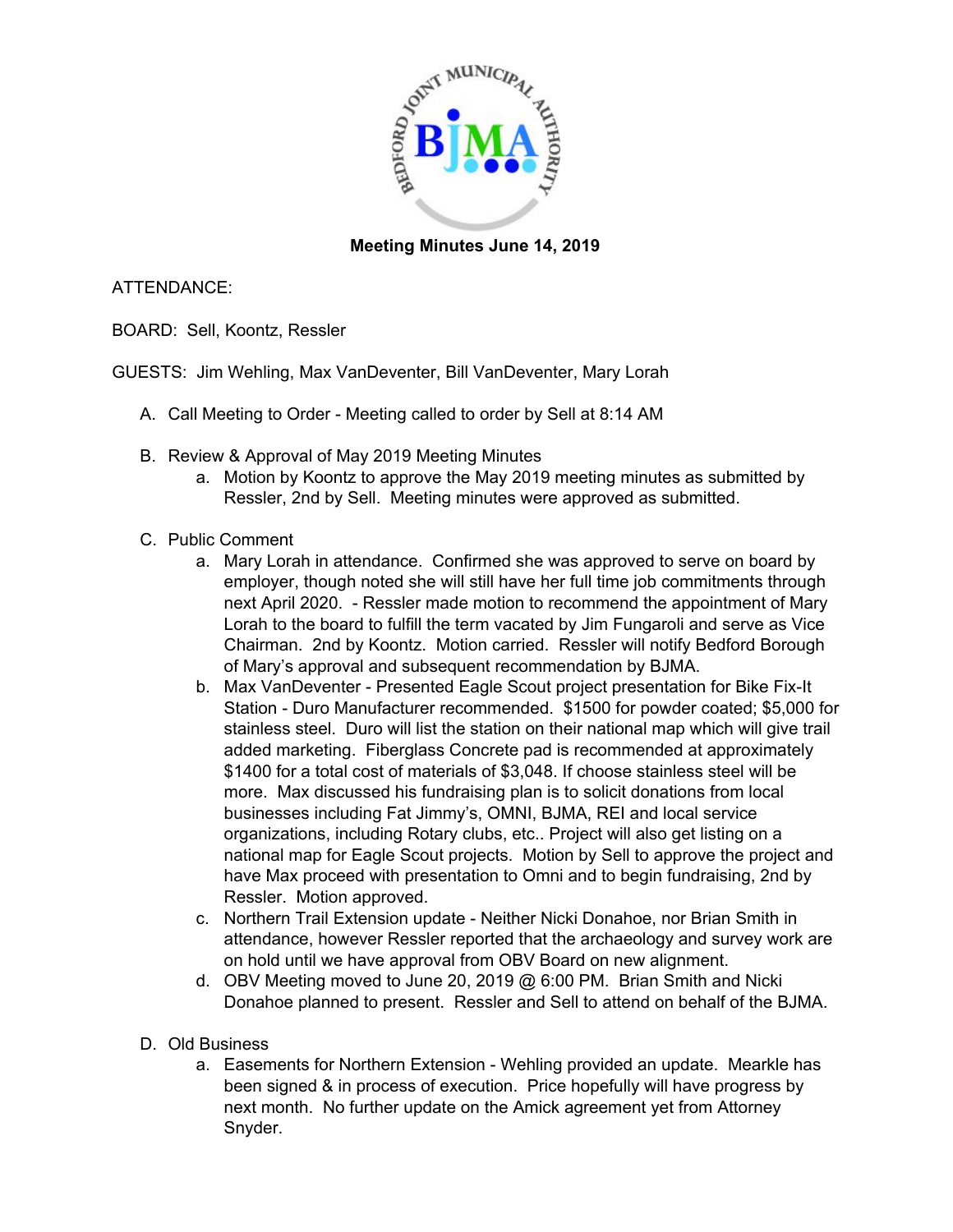- b. New Logo/New Name Website/Social Media/Press Release Mary Jo forwarded new website link created by Keith Landis & info for our review along with list of tasks. Board members to review and provide input by email. Casalena created Instagram, but no posts yet. Confirmed do want Charlie to do photography for site if still available, as previously approved.. Ressler created [shusterwayheritagetrail@gmail.com](mailto:shusterwayheritagetrail@gmail.com) address. Deadline for release of new name/logo/site subject to change.
- E. New Business
	- a. Mary Lorah presented literature on Perma Column being used at another Wipple Dam state park as a possible material to be used for a boardwalk type structure in the wetlands area.
	- b. Boat Launch Ressler suggested we continue to pursue idea of boat launch project in town originally suggested by Wehling. Seems to be a need now that put in area near China Buffet is closed. Wehling had suggested lot owned by Hometown could be considered as a possible site for launch. Board in favor of proceeding with project, as is within mission of authority. Wehling will work on specifics and put together a proposal for Hometown Bank to consider.
- F. Reports of Officers
	- Chairman Reported that Dave Heller was not approved to be on the OBV board.
	- Secretary Noted July meeting will need rescheduled or cancelled due to lack of quorum. Discussed dates & noted Wednesday, July 3rd will work for our next meeting at 8:15 AM. Ressler to ask if Thomas meeting room available, if not Sell noted can meet at Bedford Ford & will advertise accordingly.
	- Treasurer Koontz presented Treasurer's Report. See Attached. Motion by Ressler to accept the Treasurer's Report and pay the bill to PS Printing. 2nd by Sell. Motion carried.

Motion by Sell to adjourn meeting at 9:05 am, 2nd by Koontz. Meeting adjourned.

Next Meeting will be July 3rd @ 8:15 AM at Bedford Ford.